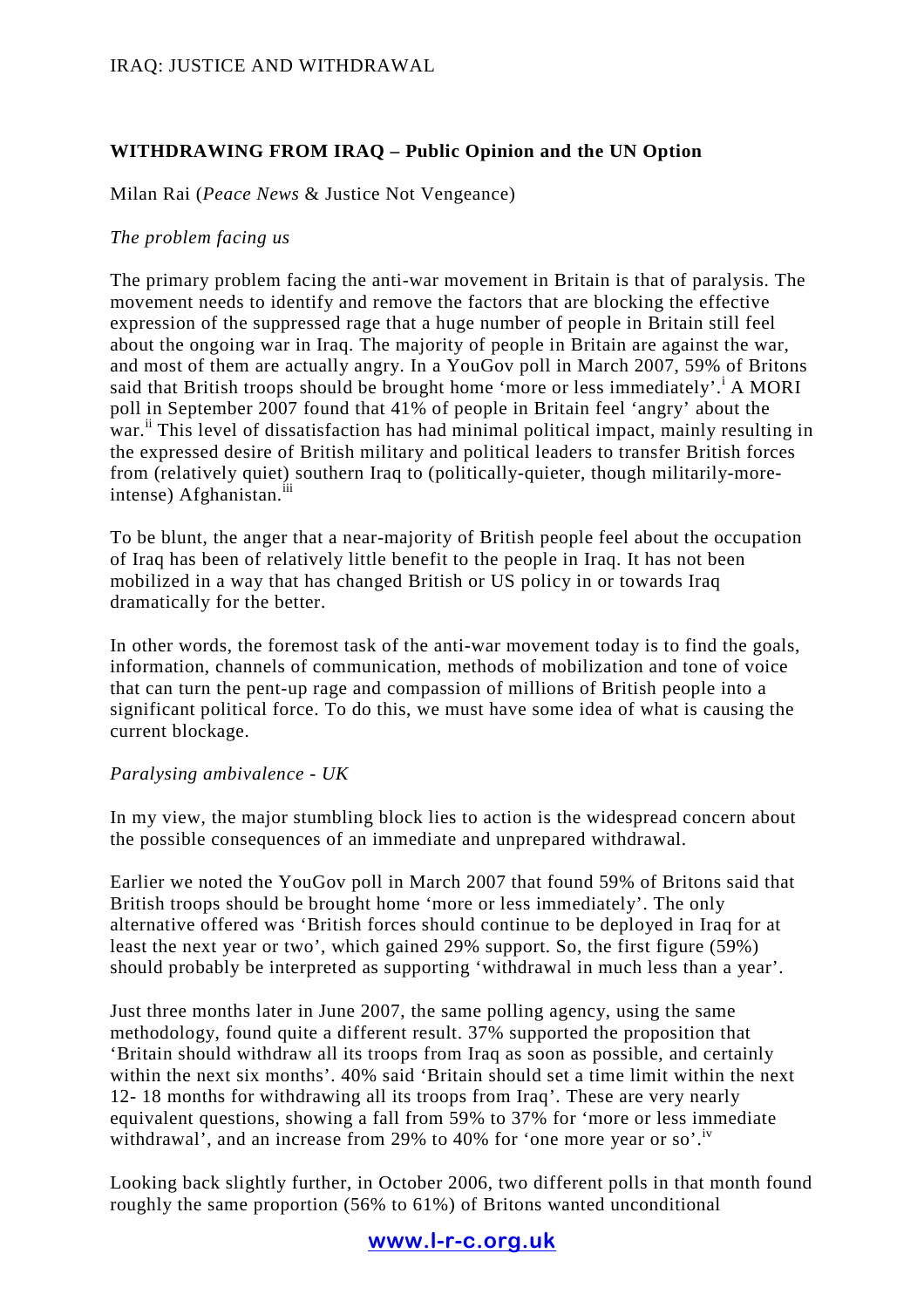withdrawal (regardless of conditions in Iraq). However, the two polls found very different responses on the question of 'immediate withdrawal'. YouGov found that only 19% of Britons wanted the Government to 'Withdraw all British troops from Iraq immediately', while ICM found 45% wanted British forces pulled out immediately. $v$ 

*Table 1: British public opinion and withdrawal from Iraq (October 2006)vi*

| Options \ Polling agency | YouGov | <b>ICM</b> |
|--------------------------|--------|------------|
| Withdraw immediately     | 19%    | 45%        |
| Withdraw within a year   | 37%    | 16%        |
| Total within a year      | 56%    | 61%        |

There are other results one could cite which point in a similar, confusing, direction. There appears to be deep ambivalence in Britain over the question of withdrawal.

## *Parallel ambivalence - Iraq*

This is not surprising when we look to Iraqi opinion on the same question. A majority of Iraqis want US/UK withdrawal. For example, the ORB poll taken at the end of February 2008 found that while 70% of Iraqis want US-led forces to leave, only 46% expressed a wish for immediate withdrawal.<sup>vii</sup> Another poll conducted for the BBC and other international broadcasters in February 2008 found that an even lower figure. According to this poll, opposition to US forces has softened rather than hardened since August 2007, with the proportion of Iraqis thinking attacks on US forces are acceptable dropping for the first time, from 57% to 42%. The proportion of Iraqis believing US forces should 'leave now' also dropped – according to this poll - from 47% to 38%, over the same period

According to the BBC poll, most Iraqis thought an immediate US withdrawal would not worsen the situation – only 29% thought security would get worse; 23% thought it would remain the same; 46% believed it would get better. At the same time, the poll found that 80% of respondents supported the US having a role in the future providing security against al-Qa'eda in Iraq; 76% supported US training for the Iraqi military; and majorities supported US provision of security against Iran (68%) and Turkey  $(66\%)$ . viii

Past opinion polls indicate a similar ambivalence in Iraq over many years.<sup>ix</sup> The key issue seems to be a deep concern as to the post-occupation security situation.

## *The UN replacement force*

The most natural way of trying to reduce possible post-withdrawal conflict and chaos would be to replace the outgoing US/UK occupation forces with an alternative international force that is independent of the Western powers and subordinate to an agreed Iraqi political process.

The Transnational Foundation For Peace And Future Research (TFF) has suggested some principles and suggestions for such a force, of which the most important are the requirements that there should be 'no military personnel from countries that have been occupiers' (they might come from the Arab League, the Organisation of the Islamic Conference, or some other independent grouping) and that funding should be 'secured for at least 5 years at the outset'.<sup>x</sup>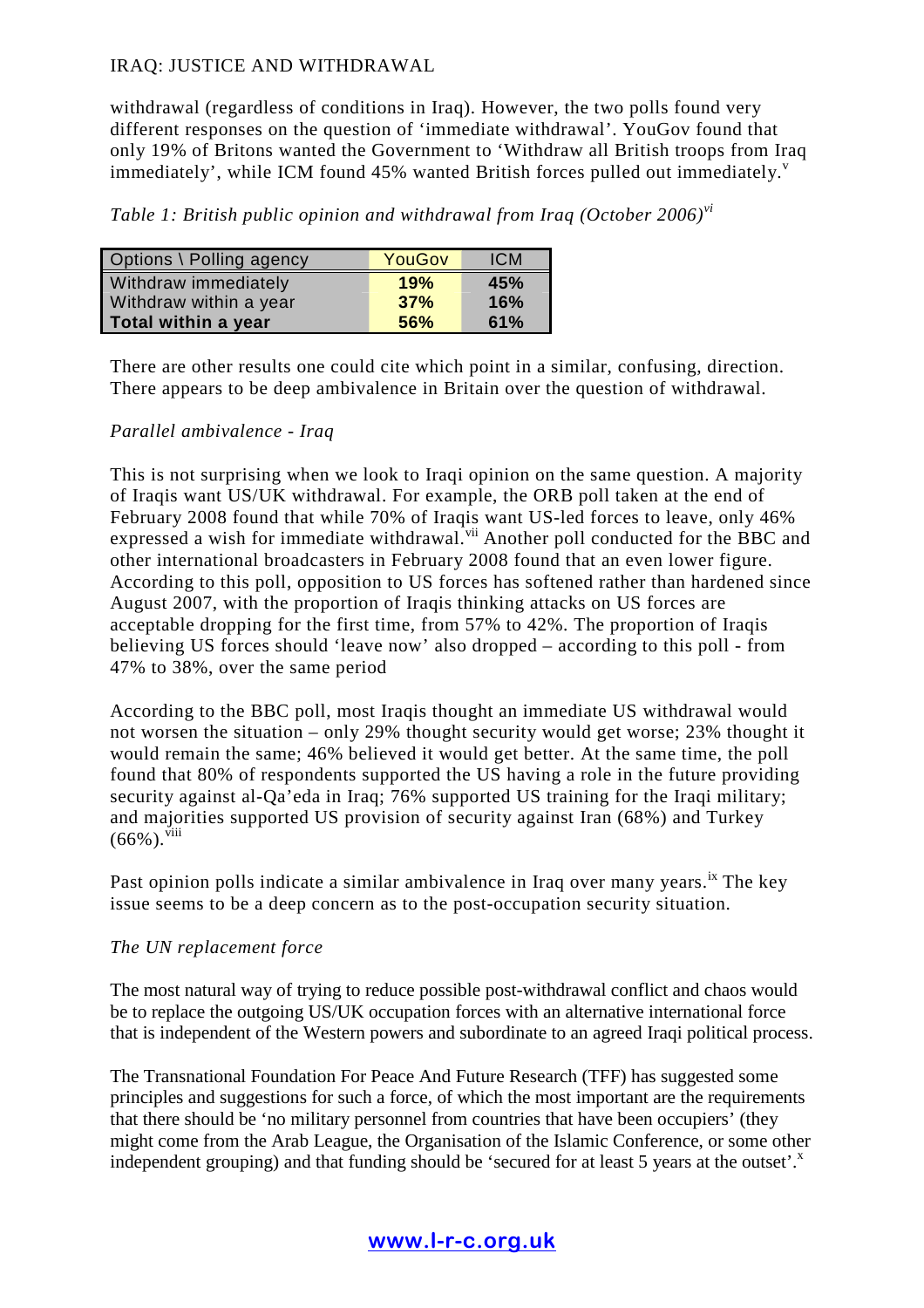One criterion not specifically mentioned by the TFF is need to place responsibility for any such force in the hands of the UN General Assembly rather than under the control of the UN Security Council, which is much more easily manipulated by the United States and Britain.

### *The mandate*

Variations on this proposal have been made, for example, by veteran Iraq watcher Juan Cole, who in June 2005 proposed the sending of a peace-enforcing UN mission to Iraq, 'as the US military withdraws'. Cole suggested that 'the relevant model is the UNTAC experience in Cambodia, which, while it had substantial flaws, was also a relative success.<sup>'xi</sup>

Despite his emphasis at that time on the need for pro-active peace *enforcement*, and not merely peace *keeping* (which implies there is a peace already in place to be kept), Cole two years later envisaged a UN peacekeeping role, 'perhaps with the OIC [Organisation of the Islamic Conference] (where Malaysia recently proffered troops)': 'Any UN or OIC presence would be for peacekeeping and could not be depended on for active peace-enforcing.<sup>'x<sub>11</sub></sup> He has not, to my knowledge, offered an explanation for his change of heart on this question. Negotiating the mandate for the replacement force would no doubt be complicated (and perhaps this is why the TFF proposal does not specify what kind of mandate its suggested force would enjoy). My own view is that a more aggressive peace enforcement mandate may well be necessary, to avoid the horrors of UN inaction in the face of mass slaughter seen in other conflicts.

#### *Popular support*

The chief difficulty with the UN replacement proposal is that it is not very popular at the grassroots in Iraq itself. In June 2004, a lifetime ago as far as Iraq is concerned, a poll by Oxford Research International found 58% of Iraqis expressing confidence in the UN. On the other hand, while 42% of those polled favoured a UN transitional government, 58% did not.<sup>xiii</sup>

More recently, in September 2006, the Program on International Policy Attitudes (PIPA) poll found 'little interest in the idea of replacing US-led forces with an international peacekeeping force'. Given three options, only 20% favoured the idea of "replacing US-led forces with an international peacekeeping force mostly from Islamic countries". By far the most popular option in the PIPA survey—endorsed by 65%—was 'withdrawing all foreign military forces from Iraq.'<sup>xiv</sup>

The problem is that immediate withdrawal is, as we have seen, precisely the proposal about which the Iraqi people seem to feel most troubled and ambivalent.

The idea of a replacement force has in the past been supported by both Shia and Sunni insurgents in Iraq. Muqtada al-Sadr's Mehdi Army called for UN troops to replace US forces in the run-up to the 2004 assault on Najaf, while in February 2007 a ceasefire proposal from Sunni insurgents indicated a willingness to accept the introduction of a UN peacekeeping force as US forces pulled out.<sup>xv</sup> Whether this kind of openness is still the case on either the Sunni or the Shia side, after the Sunni 'Awakening' and the acquisition of Sunni insurgent groups as US clients, is not clear.

*Advantages and disadvantages*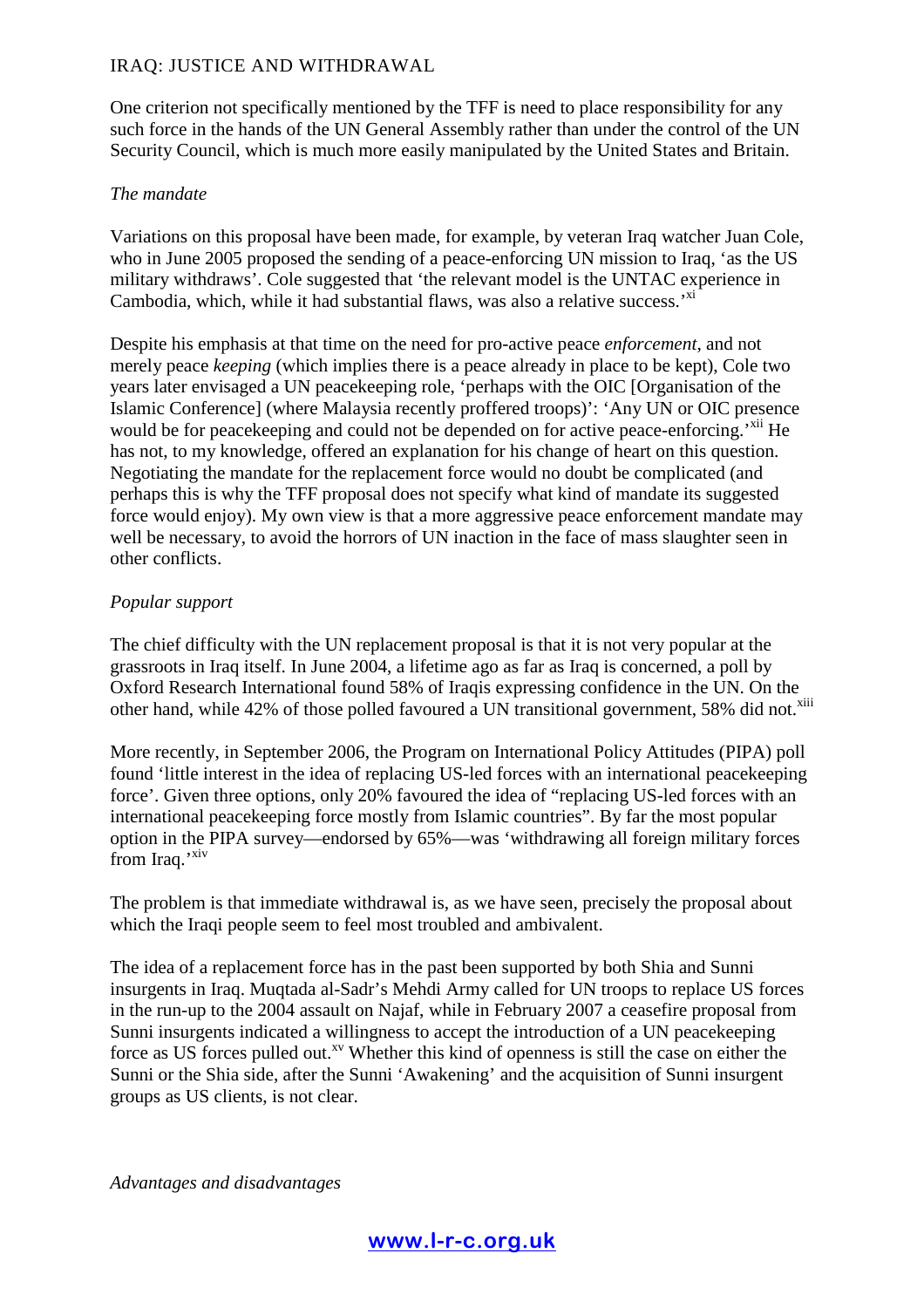The value of calling for a UN replacement force is that it is a positive demand that gives some hope of genuinely assisting the Iraqi people, has some basis of support among crucial armed groups in the country, and might significantly reduce any postoccupation conflict.

The problem with a UN option is that, if introduced too early, it could become a fig leaf for the occupation. The UN option (if it becomes at all politically feasible) must be rigorously separated from the occupation. UN replacement should not be initiated until Washington and London have indicated their willingness to withdraw totally from Iraq.

## *Total withdrawal*

Total withdrawal means an end to the US/UK military, political and economic<sup>xvi</sup> domination of Iraq. The US Iraq Study Group<sup>xvii</sup> recommended that US-UK forces continue to occupy permanent bases in Iraq, on stand-by for special operations; US-UK aircraft continue to patrol Iraqi airspace, and to carry out surveillance, air support and airstrike operations; US-UK land-based artillery continue the bombardment of Iraqi cities, towns and villages; US-UK vessels continue to patrol the Persian Gulf and continue to use missiles (and possibly artillery) to attack targets inside Iraq; and US-UK "advisors" continue to train and direct locally-recruited forces. By its silence, it also endorsed the continuing use of mercenaries by the occupation forces. If these kinds of proposals are implemented, while we might see large-scale troop reductions, the US-UK war will not actually end, it will merely have changed its mode of operation.

A UN replacement force, if found acceptable to the Iraqi people, must only start to be assembled and deployed when and if Washington and London have committed themselves to unconditional and total military, political and economic withdrawal.

## *A process*

If the United States and Britain did come to the point where they were forced to commit publicly to total withdrawal, one possible process would be for:

1) The US and UK to commit to withdrawing all military forces within a certain period (less than one year) unconditionally;

2) The US and UK immediately to make a significant grant to the United Nations for the initial mobilization of forces for a UN replacement force;

3) The UN General Assembly to set up a committee for the management of any UN political and/or military assistance to Iraq;

4) Iraqi political forces to set in motion a UN-supervised referendum on the acceptability of a UN-sponsored replacement force, its possible composition, its mandate and its period of deployment (possibly renewable);

5) After some months of logistical preparation, UN forces to begin deploying as US/UK units withdraw.

Conclusion